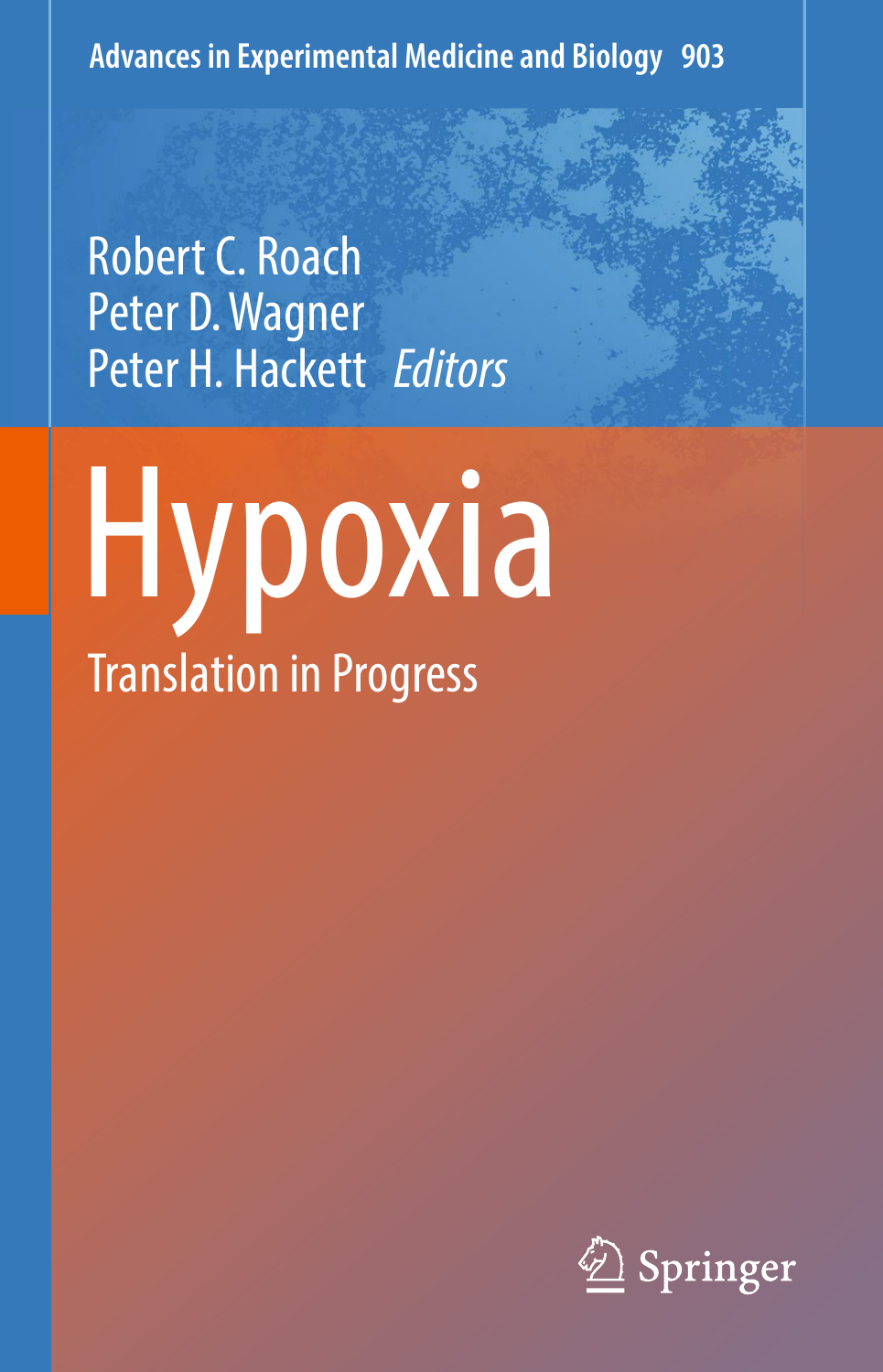# **Chapter 20 Multigenerational Effects of Rearing Atmospheric Oxygen Level on the Tracheal Dimensions and Diffusing Capacities of Pupal and Adult** *Drosophila melanogaster*

#### **C. Jaco Klok, Alexander Kaiser, John J. Socha, Wah-Keat Lee, and Jon F. Harrison**

**Abstract** Insects are small relative to vertebrates, and were larger in the Paleozoic when atmospheric oxygen levels were higher. The safety margin for oxygen delivery does not increase in larger insects, due to an increased mass-specific investment in the tracheal system and a greater use of convection in larger insects. Prior studies have shown that the dimensions and number of tracheal system branches varies inversely with rearing oxygen in embryonic and larval insects. Here we tested whether rearing in 10, 21, or 40 kPa atmospheric oxygen atmospheres for 5–7 generations affected the tracheal dimensions and diffusing capacities of pupal and adult *Drosophila*. Abdominal tracheae and pupal snorkel tracheae showed weak responses to oxygen, while leg tracheae showed strong, but imperfect compensatory changes. The diffusing capacity of leg tracheae appears closely matched to predicted oxygen transport needs by diffusion, perhaps explaining the consistent and significant responses of these tracheae to rearing oxygen. The reduced investment in tracheal structure in insects reared in higher oxygen levels may be important for conserving tissue  $PO<sub>2</sub>$  and may provide an important mechanism for insects to invest only the space and materials necessary into respiratory structure.

**Keywords** Insect • Evolution • Tracheal system • Gigantism

A. Kaiser Department of Basic Sciences, Midwestern University, Glendale, AZ, USA

School of Life Sciences, Arizona State University, Tempe, AZ, USA

J.J. Socha Engineering Science and Mechanics, Virginia Tech, Blacksburg, VI, USA

X-Ray Science Division, Advanced Photon Source, Argonne National Laboratory, Argonne, IL, USA

W.-K. Lee X-Ray Science Division, Advanced Photon Source, Argonne National Laboratory, Argonne, IL, USA

C.J. Klok • J.F. Harrison  $(\boxtimes)$ 

School of Life Sciences, Arizona State University, Tempe, AZ, USA e-mail: [j.harrison@asu.edu](mailto:j.harrison@asu.edu)

<sup>©</sup> Springer Science+Business Media New York 2016 285 R.C. Roach et al. (eds.), *Hypoxia*, Advances in Experimental Medicine and Biology 903, DOI 10.1007/978-1-4899-7678-9\_20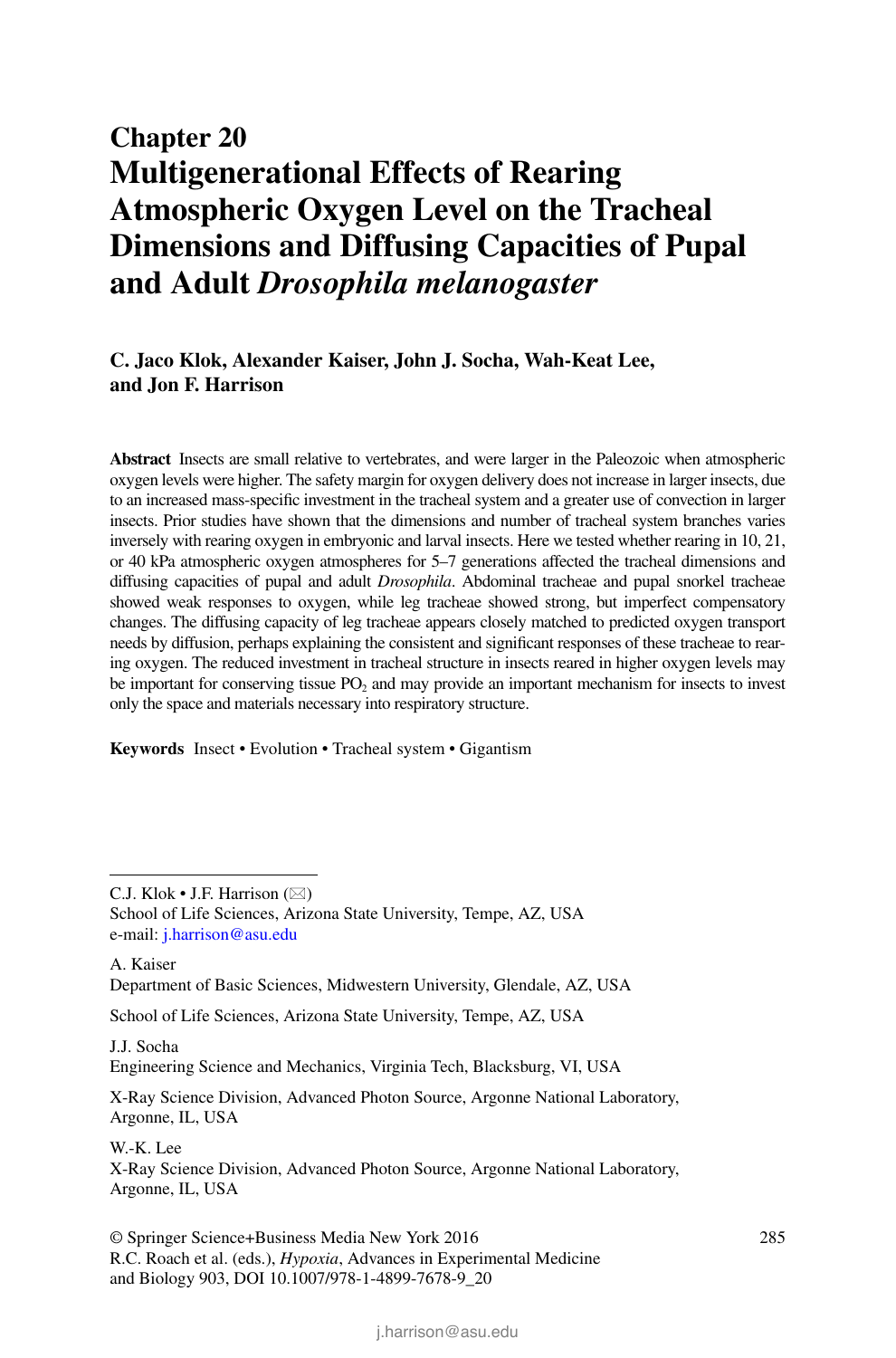#### **20.1 Introduction**

The correlation between apparent late-Paleozoic hyperoxia and gigantic insect fossils has galvanized interest in the hypothesis that possession of a blind-ended tracheal system limits insect body size, and that historical variation in atmospheric oxygen partial pressure  $(aPO<sub>2</sub>)$  has controlled the maximal body size of insects. Such evolutionary questions are inherently challenging to address since we cannot yet rear Paleozoic insects in various oxygen levels, and even if this becomes possible through a "Jurassic Park" miracle of molecular genetics, we will be unable to directly test ecological hypotheses for insect gigantism (such as the idea that insect giants were made possible by the lack of large flying vertebrates) without a time machine and some alternative universes at our disposal. Nonetheless, if the physiological characteristics of extant insects, including their developmental and evolutionary responses to  $aPO<sub>2</sub>$ , do not suggest plausible mechanisms by which hyperoxia might have facilitated gigantism, this hypothesis would be greatly weakened. In addition, there are many reasons for investigating the responses of modern insects to  $aPO_2$ , including biomedical interest in the remarkable hypoxia-tolerance of insects, and the need to understand the effects of environmental variation on the ecology and physiology of this important group of animals.

# **20.2 Hypotheses and Approaches for Testing Links Between** aPO<sub>2</sub> and **Insect Size**

The first hypothesis for why hyperoxia might have allowed evolution of giant insects revolved around the concept that hyperoxia would allow maintenance of an adequate  $PO<sub>2</sub>$  for tissues deeper into a larger insect. This argument rests on the concept that calculations suggest that diffusive gas exchange is possible in most insects [[25](#page-15-0)]. All insects tested to date (we have tested insects up to 20 g) can recover from complete short-duration anoxia. Since most insects appear to lack appreciable anaerobic capacity and are therefore completely paralyzed by anoxia, it appears that all insects can achieve the minimal oxygen delivery necessary to jump-start life by diffusion. However, most insects that have been examined utilize some type of convection, including tiny *Drosophila* [\[27,](#page-15-0) [38](#page-16-0), [39](#page-16-0)]. Large active insects such as grasshoppers and scarab beetles are highly dependent on convective gas exchange [[9](#page-15-0), [33](#page-16-0)]. Second, a simple diffusion-limited system would predict that larger insects would tend to have smaller safety margins for oxygen delivery (higher critical  $PO_2$ ); this does not appear to be the case [[10\]](#page-15-0). Thus, even though diffusion is clearly important in the blind-ended tracheoles, and perhaps in the distal regions of the tracheal system in general, simple diffusive models do not seem to explain links between a $PO<sub>2</sub>$  and insect size.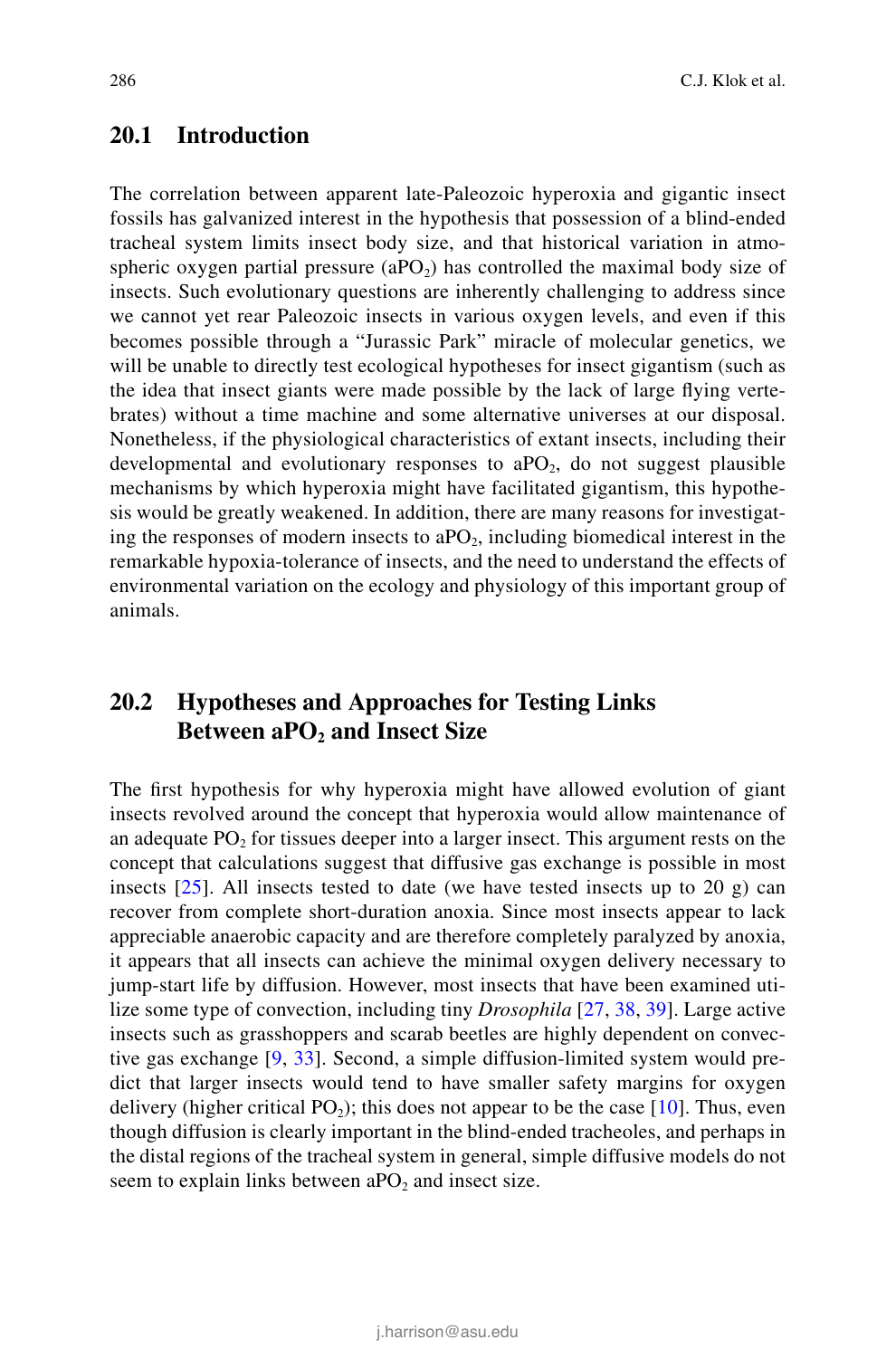Oxygen can affect many aspects of animal performance and development, and thus there are many possible avenues by which a $PQ_2$  might affect the evolution of insect size  $[11]$  $[11]$ . At the individual level, on an acute timescale, higher aPO<sub>2</sub> might enhance maximal locomotory capacity, improving survival and fecundity. In support of this idea, hyperoxia sometimes increases locomotory performance of dragonflies and grasshoppers [[13](#page-15-0), [21](#page-15-0)]. Reduced ventilation in response to higher aPO<sub>2</sub> would reduce water loss rates. Over a longer, developmental timescale, higher internal PO<sub>2</sub> might increase body size via direct effects on cell size or proliferation [[15](#page-15-0), [35](#page-16-0)], or allow insects to grow for a longer period within an instar, since oxygen becomes more limiting as insects grow without molting [[7](#page-14-0), [8](#page-14-0)]. Most insects are smaller (and have smaller cells) when reared in hypoxia, but to date there is little evidence for hyperoxia increasing body size developmentally [\[12,](#page-15-0) [23](#page-15-0)].

Large body sizes likely evolve over many generations in response to natural or sexual selection. Thus a key question is whether there are mechanisms by which higher oxygen might facilitate evolution of larger insect size. *Drosophila* evolves larger body sizes in hyperoxia [[23](#page-15-0)]. The mechanism for this effect is unclear; and experiments are needed to determine whether hyperoxia preferentially enhances survival or fecundity of larger *Drosophila*. Hyperoxia does not interact synergistically with selection for large body size; animals evolve the same larger sizes in 21 and 40 kPa aPO<sub>2</sub> [[22](#page-15-0)]. However, hypoxia clearly limits body size in flies during artificial selection for large body mass [[22\]](#page-15-0).

Studies of laboratory evolution using model organisms like *Drosophila* are useful for demonstrating the potential for body size evolution in response to  $aPO_2$ , but can be criticized on the grounds that patterns of selection in artificial laboratory environments may differ from natural systems. In contrast, comparative studies are potentially useful for capturing macro-evolutionary patterns such as body size differences among clades. To determine whether atmospheric hyperoxia might explain Paleozoic insect gigantism, we need evidence for proximate mechanisms by which aPO<sub>2</sub> might influence the fitness of different-sized insects.

# *20.2.1 Tracheal System Structure: Scaling and Response to aPO*<sub>2</sub>

Respiratory structure and function appear to scale differently in vertebrates. An intensive series of studies from many labs over many years have examined respiratory structure allometry and function in vertebrates [[6](#page-14-0), [17](#page-15-0), [18,](#page-15-0) [42](#page-16-0), [43\]](#page-16-0). In both mammals and other vertebrates, convective ventilation, cardiac output, and tissue oxygen diffusion capacity scale in parallel with metabolic rate across body size, with larger animals having lower mass-specific values (mass scaling exponents in the range of 0.75). Respiratory organ sizes and volumes (lungs, tidal volume, heart, stroke volume) tend to scale isometrically, while frequencies (breathing frequency, heart rate) tend to scale with mass<sup>-0.[2](#page-14-0)5</sup> [2, [37](#page-16-0)].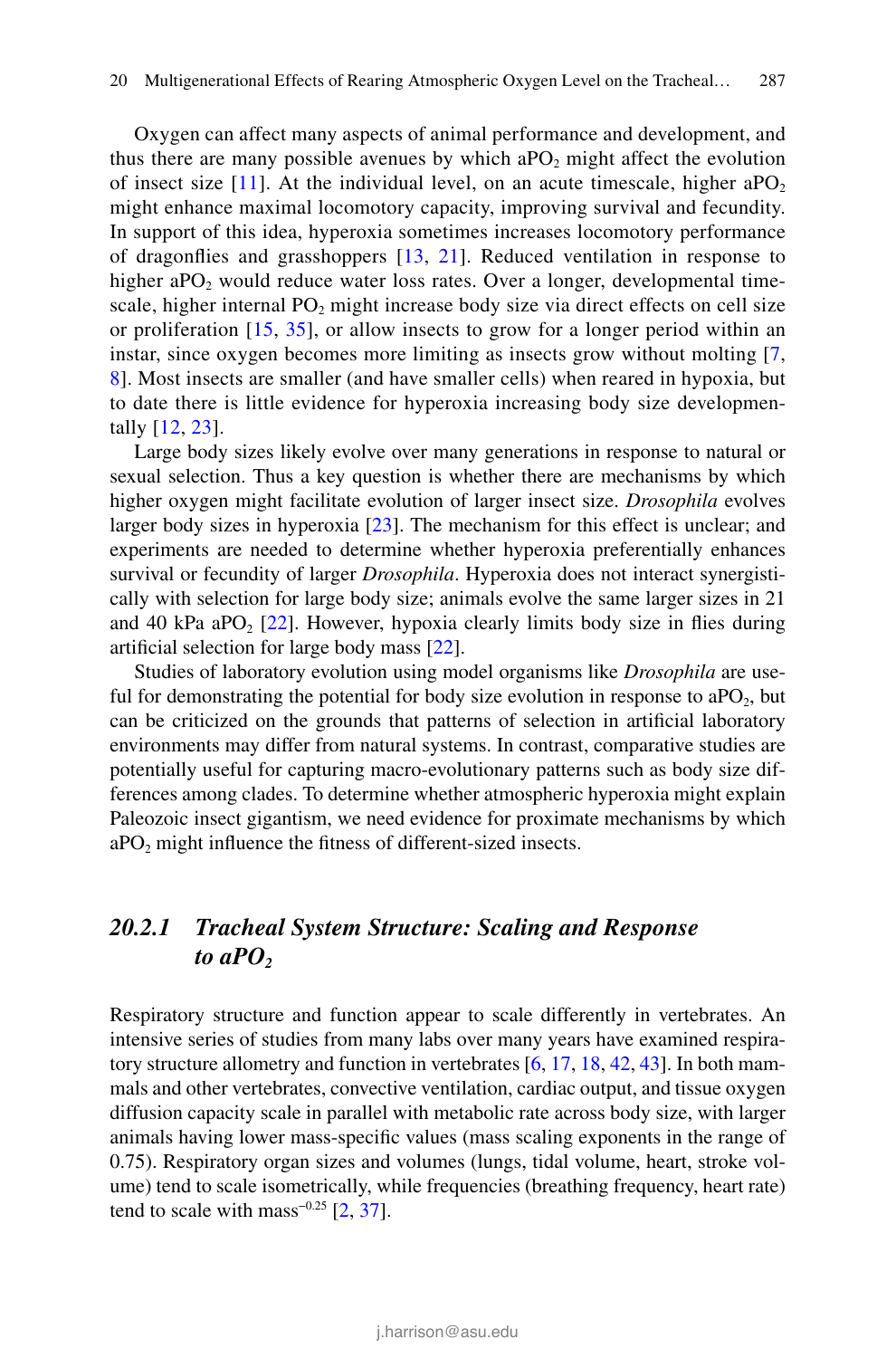In insects, metabolic rate scales with body mass to the 0.6–0.85 in most interspecific studies, so the metabolic scaling pattern is very similar to that observed in vertebrates [[4\]](#page-14-0). However, in contrast to vertebrates, the limited data available suggest that larger insects have a greater mass-specific investment in respiratory structures, and have greater mass-specific ventilation. The first evidence for this trend was presented by Miller in a comparative study of large beetles' respiratory mechanisms [[33](#page-16-0)]. He showed that mass-specific ventilation during flight increases with size in large beetles, leading him to suggest that "*the capacity of the thoracic pump may therefore impose a limitation on the size of flying beetles*". We documented tracheal hypermetry in the leg muscle of grasshoppers (tibia extensor) using histology and electron microscopy [\[14](#page-15-0)]. Using an inert gas technique, we showed that whole-body mass-specific tracheal volumes scaled with mass<sup>1.3</sup> (significantly greater than the isometrically predicted value of 1) in this same species [[26](#page-15-0)]. We then conducted a comparative study of tracheal investment in tenebrionid beetles, using synchrotron X-ray phase contrast imaging. We developed a point-counting method for estimating tracheal system volumes from two orthogonally directed, digitized X-ray images to calculate tracheal volumes [\[20](#page-15-0)]. Tracheal volumes scaled with mass<sup>1.29</sup>, significantly above the isometrically predicted value of 1. The percent body volume occupied by tracheae increased from 0.5% in the smallest beetle (2 mg *Tribolium castaneum*) to 5% in the largest beetle measured (2 g *Eleodes obscura*). We have recently completed a synchrotron imaging study of tracheal dimensions and function in developing grasshoppers, and shown that tracheal hypermetry occurs in all segments, and that convection scales hypermetrically for inactive animals, again with a scaling exponent of 1.3 [[9](#page-15-0)]. This pattern of increased mass-specific investment in tracheal structure is a surprising finding, especially when contrasted with the patterns documented for vertebrates.

# *20.2.2 Potential Trade-Offs Associated with Tracheal Hypermetry in Large Insects*

Trends in compensation by differential increase of area-dependent structures cannot be continued indefinitely without producing structural absurdities.—S.J. Gould. Biol. Rev. 1986.

Hypermetric scaling of a structure imposes costs and possibly constraints on larger animals. For example, larger vertebrates must have more upright postures, proportionally larger and thicker skeletons and reduced agility [\[1](#page-14-0)]. Tracheal hypermetry may similarly constrain insect size via negative selection effects due to associated trade-offs such as decreased body density, increased respiratory system costs, displacement of other tissues, and exhaustion of internal space available for tracheae.

Increasing animal volume per unit mass could affect many performance aspects, including increasing drag, lever arms for locomotion, or niche space required. Based on tracheal system scaling in grasshoppers, a 1 kg grasshopper would have a 3.7 l volume  $\ll 30\%$  of the density of a 10 mg hopper), greatly increasing the mass-specific need for nutrient investment in the exoskeleton and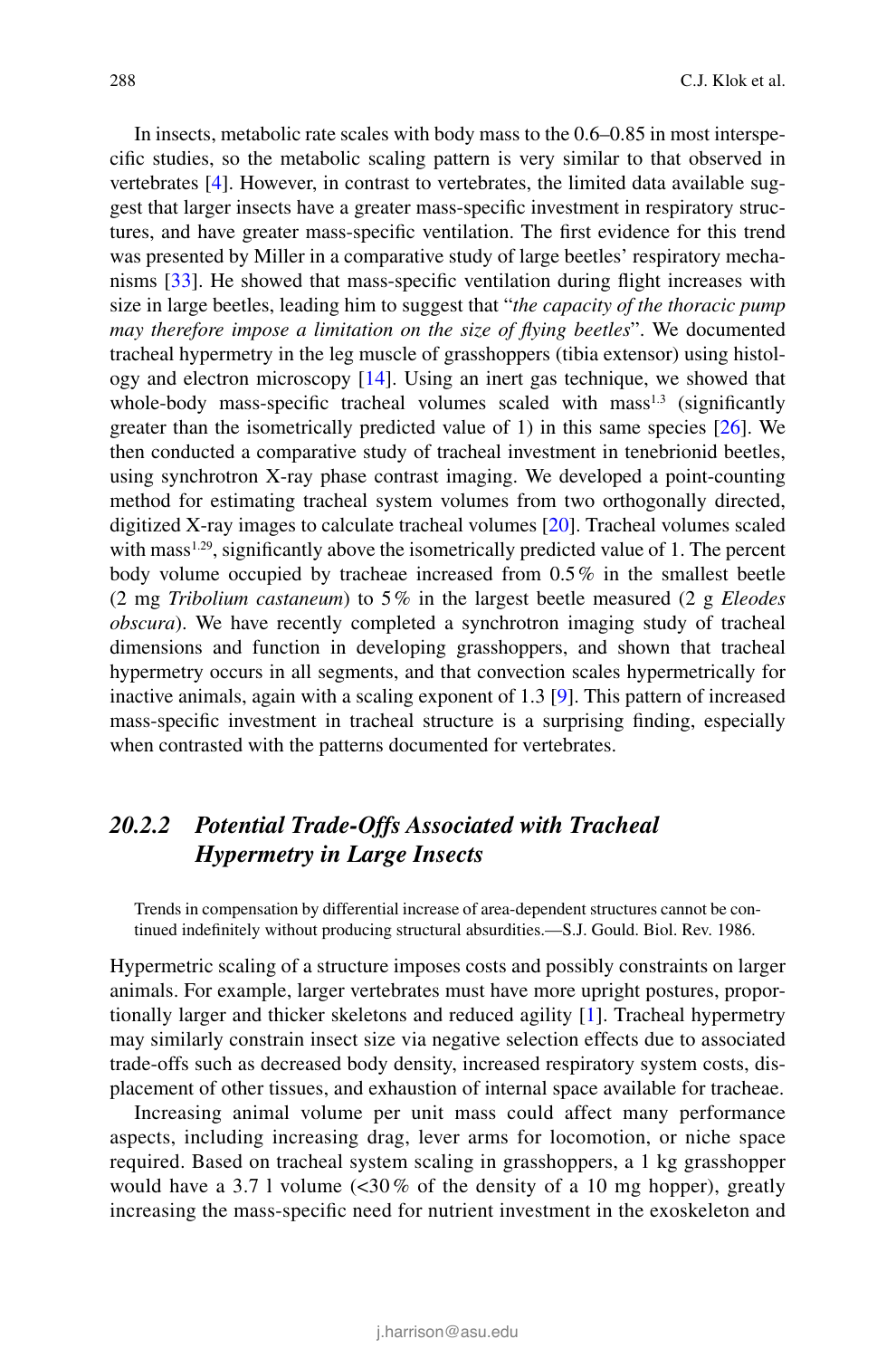tracheal system and likely the susceptibility to breakage [[9](#page-15-0)]. Tracheal system hypermetry could also lead to displacement of other tissues, reducing the animals' performance relative to those with a similar size. Percentage body volume occupied by nonrespiratory tissues falls exponentially with mass, from 92 % in 10 mg grasshoppers to 59 % in 10 g animals, and extrapolated to 27 % in theoretical 1 kg grasshoppers [[9](#page-15-0)]. Potentially, larger grasshoppers' survival or reproduction could decrease relative to smaller individuals due to reduced locomotory, digestive, or reproductive capacities associated with such decreases in relative functional tissue content.

Increasing tracheal hypermetry could also directly limit maximal insect size by filling all available space within key body regions that cannot be expanded for biomechanical reasons. In interspecific comparisons of beetles, the most dramatic example of hypermetry occurred at the connection between legs and body [[20](#page-15-0)]. Across four species of beetles, the leg orifice cross-sectional area scaled with mass<sup>0.77</sup>, but the orifice-penetrating tracheae scaled with mass<sup>1.02</sup>, occupying increasingly larger exoskeleton fractions in larger animals. Extrapolating these trends of tracheal hypermetry to the largest extant beetle, the leg would be 90% full of tracheae, suggesting a spatial limitation [\[20](#page-15-0)]. Studies of the scaling of respiratory and nonrespiratory structures in the largest extant insects are needed to test these extrapolations.

# *20.2.3 Developmental and Evolutionary Responses of the Insect Tracheal System to aPO<sub>2</sub>*

The need for tracheal hypermetry in larger insects provides a plausible mechanism by which possession of a tracheal respiratory system might limit insect size, and also has implications for the intriguing question of Paleozoic insect gigantism. The morphology of animal respiratory systems often responds both developmentally and evolutionarily to compensate for changes in  $aPO<sub>2</sub>$  [\[34,](#page-16-0) [41](#page-16-0)]. Insects compensate for hypoxia by developmentally increasing the diameters of major tracheae and tracheole numbers; the converse occurs in hyperoxia [[16](#page-15-0), [19](#page-15-0)]. As in vertebrates, changes in tracheal dimensions with changing  $aPO<sub>2</sub>$  are controlled by HIF (hypoxia-inducible factor) pathway responses. Hypoxia increases the expression of fibroblast growth factor receptors on the tracheae, in response to stabilization of HIF by hypoxia, leading to enhanced tracheal growth [[3](#page-14-0)]. *Drosophila melanogaster* larvae evolve larger tracheae when reared for multiple generations in hypoxia, and smaller tracheae when reared in hyperoxia  $[16]$  $[16]$  $[16]$ , suggesting that tracheal investment has significant costs (materials, energy, or space) that result in selection against excess tracheal structure. Thus, the higher aPO<sub>2</sub> in the late Paleozoic  $(c. 31 \text{ kPa})$  may have reduced tracheal system investment, and reduced the negative fitness consequences of excessive tracheal investment in giant insects, providing a plausible mechanism by which elevation in atmospheric oxygen level could enable insect gigantism.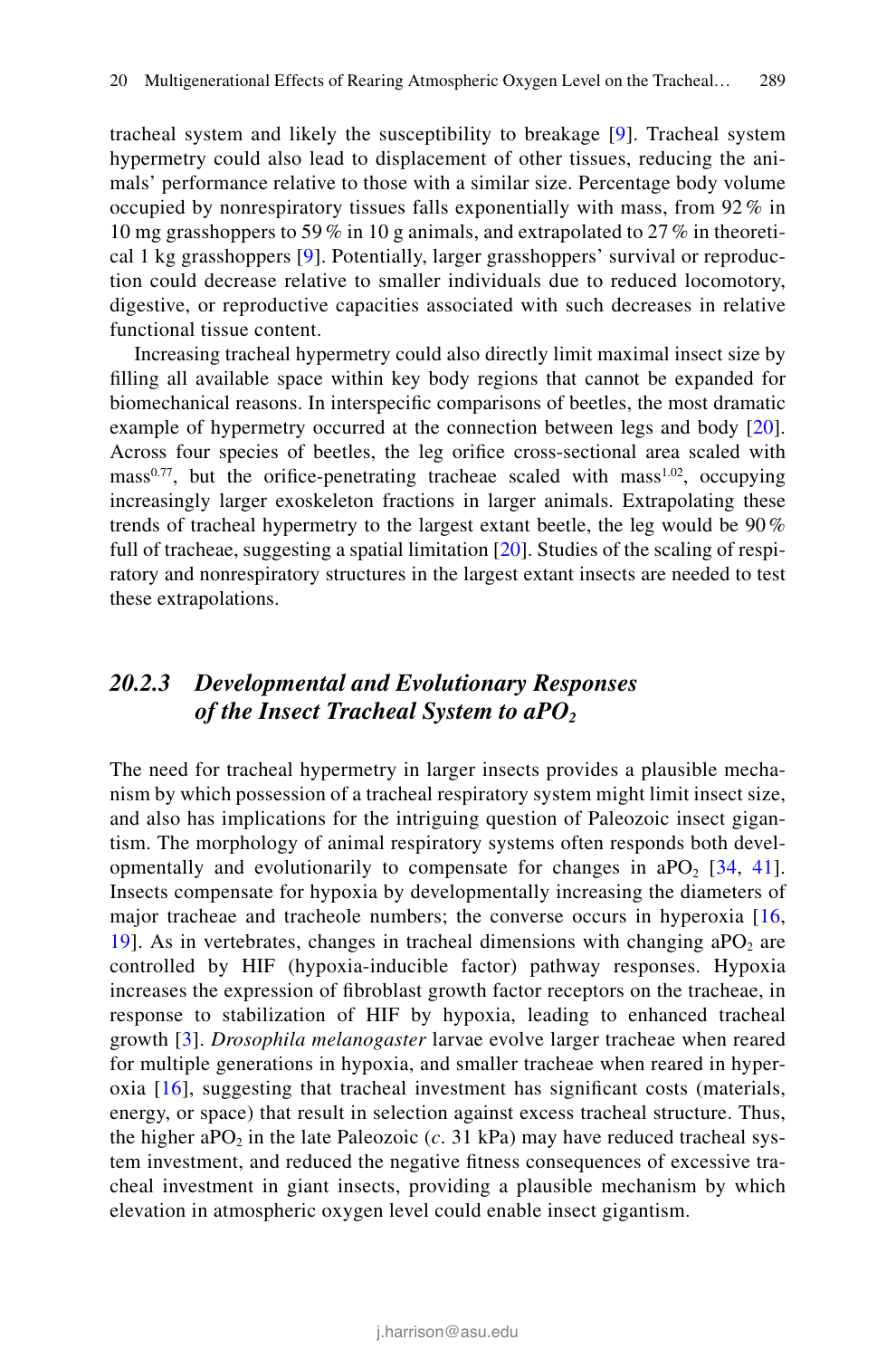Several important questions remain about the pattern of compensatory responses of the insect tracheal system to  $aPO_2$ . One is whether the effects transfer across developmental stage. The prior studies that have quantitatively documented compensatory effects of rearing  $aPO<sub>2</sub>$  on tracheal dimensions have all utilized embryos or larvae  $[16, 19, 30]$  $[16, 19, 30]$  $[16, 19, 30]$  $[16, 19, 30]$  $[16, 19, 30]$  $[16, 19, 30]$ , and the tracheal system of the one adult insect studied to date (the grasshopper, *Schistocerca americana*) did not change with aPO<sub>2</sub> [[44](#page-16-0)]. Locke did report that hypoxic rearing of larval *Rhodnius prolixus* resulted in adults with increased and more "robust" wing tracheae; however, metrics of such changes were not provided [[29](#page-15-0)]. Secondly, there is variation in reported responses of tracheal morphology to ap $O<sub>2</sub>$  [[10](#page-15-0)], and the source of this variation is unclear. One possibility is that the magnitude of responses of tracheal dimensions might vary spatially within the insect. In larval *D. melanogaster* there were detectable changes in the diameter of the posterior portion of the dorsal longitudinal tracheae (near the spiracle) but not in the anterior section [\[16](#page-15-0)]. Certain tissues, such as the leg muscles and antennal cells, are served by particularly long tracheae, which might be more challenged by decreasing  $aPO_2$ , leading to a greater effect on tracheal morphology. Tracheae through which substantial convection occurs might have less need to change dimensions in response to aPO2; this may explain the lack of response of the grasshopper transverse tracheae to ap $O<sub>2</sub>$  [[10](#page-15-0)].

In this study, we examine the effect of multigenerational rearing in hypoxic (10 kPa), normoxic (21 kPa) and hyperoxic (40 kPa) aPO<sub>2</sub> on the morphology and diffusing capacities of adult and pupal tracheae of *D. melanogaster*. The flies used in this study were from the same lines as a prior study that demonstrated that changes in these apsopute approximate result in changes in body size  $[23]$  $[23]$  $[23]$ . Within the adults, we compared the effect of  $aPO_2$  on the abdominal and femoral tracheae of both males and females.

#### **20.3 Material and Methods**

# *20.3.1* **Drosophila** *Rearing, Laboratory Natural Selection Protocols, and Atmospheric Oxygen Control*

Wild type *Drosophila melanogaster* cultures (Oregon R strain) were acquired from Carolina Biological Supplies ([www.carolina.com](http://www.carolina.com/)) and were reared as previously described [[23](#page-15-0)]. We reared three replicate lines for seven generations in either hypoxia (10 kPa aPO<sub>2</sub>) or normoxia (21 kPa aPO<sub>2</sub>) or hyperoxia (40 kPa  $aPO<sub>2</sub>$ ) in a laboratory natural selection experiment to investigate the effects of multigenerational rearing on adult body size [[23](#page-15-0)]. Adult flies, taken from one of the three replicate populations during generations 6–7 were used for this experiment.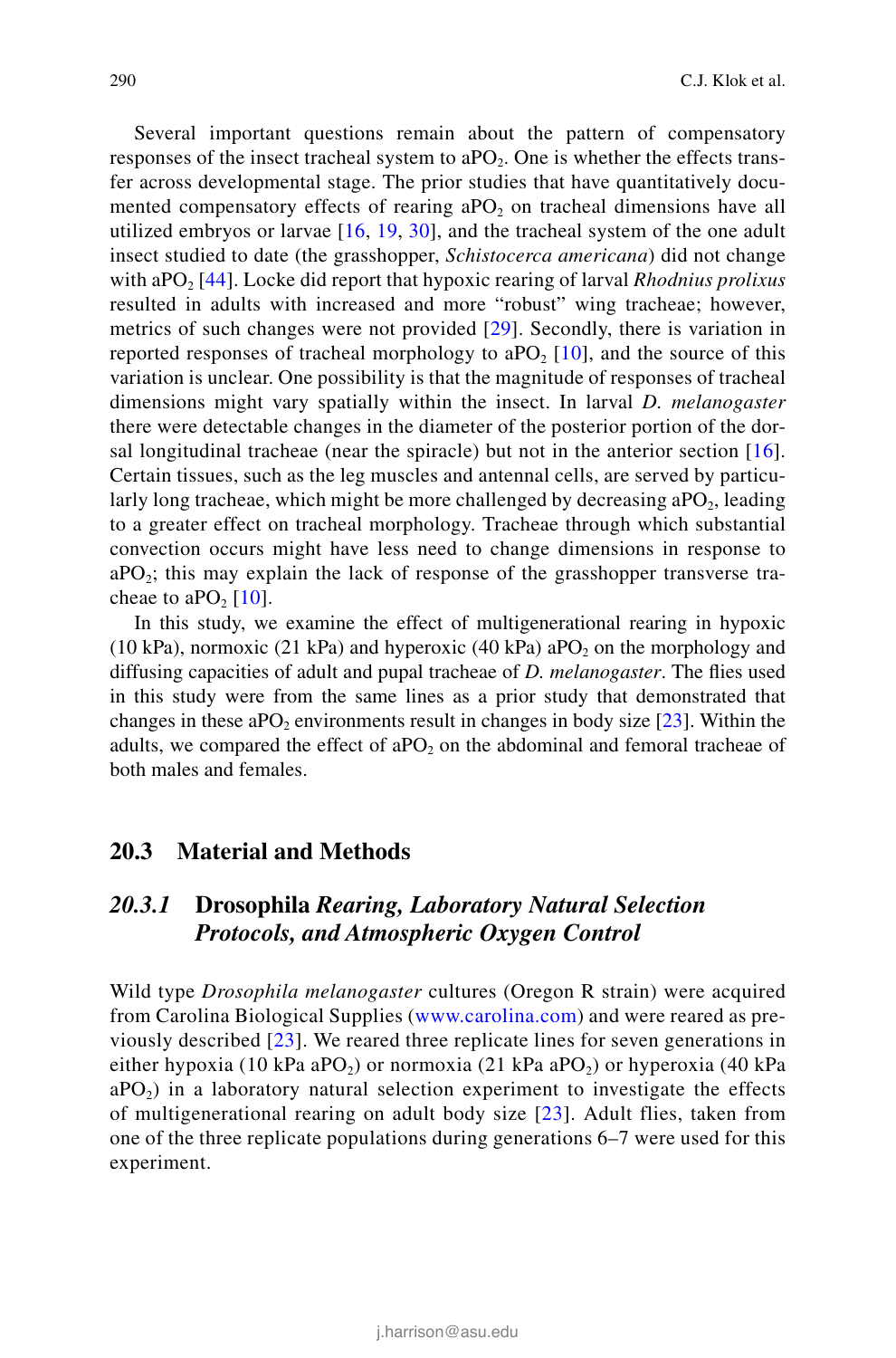# *20.3.2 X-ray Synchrotron Imaging and Image Analyses of Tracheae*

Adult flies from generation 6 were shipped from our laboratory to the Advanced Photon Source (APS) at Argonne National Laboratory (ANL) for X-ray examination. Due to rapid pupal developmental rates in *D. melanogaster* mature third instar larvae from generation 7 were allowed to pupate at Argonne to permit imaging of flies during the pupal stage. The fly cultures were packed in gas impermeable containers, sealed and perfused with their rearing ap $O<sub>2</sub>$  level prior to shipping. Prior tests done in the ASU lab showed that the perfused containers could maintain a steady  $PO<sub>2</sub>$ for at least 4 days. Upon arrival at the APS laboratories we restored the experimental  $aPO<sub>2</sub>$  by perfusing the 10 and 40 kPa containers with air from prepared gas cylinders, so flies were maintained in their treatment ap $O<sub>2</sub>$  until they were imaged.

Flies were imaged at the APS 32-ID beam line using X-ray imaging methods as previously described [\[20](#page-15-0), [40](#page-16-0)]. Selected flies were killed in an ethyl-acetate bottle and groups of ten individuals per sex were mounted, heads facing up, on narrow strips of Kapton (X-ray transparent polyimide film, DuPont) taking care to position the wings backward so as not to obscure the body, and the legs were straightened ventrally to provide the best view of the leg tracheae. The Kapton strips were then clamped onto an electronic manipulation stage (horizontal, vertical, rotation) to orientate the specimens for examination in the X-ray beam. A 90° side view orientation provided the best view of both leg and abdominal tracheae. Puparia, emerging within a 24 h window, were mounted in rows on small sturdy Kapton sheets  $(2 \text{ cm} \times 2.5 \text{ cm})$  and positioned in a dorsoventral position in the beam. The X-rays created projection images of the adult flies and puparia on a scintillation screen and the images were then reflected with a prism into a CCD Sensicam recording system for the capturing of high quality still images.

In the adult flies we focused on the metathoracic femoral tracheae and the dorsal tracheal branches coming off the sixth abdominal spiracles of female and male flies (see Fig. [20.1](#page-8-0) and also [[31](#page-15-0)] for detailed tracheal layouts). For the pupal-stage flies, we focused our attention on the major thoracic puparium tracheal branches that connect the developing pupa inside the puparium casing with the outside atmosphere for gas exchange (Fig. [20.2\)](#page-9-0). Very early in the pupal stage, within the first few hours after pupation, these tracheal trunks are still connected to the tracheal system of the recently pupated larval tissues, but as the new pupae starts to develop, the tracheal trunks detach from the new pupa while the new pupa starts to develop a tracheal and spiracular configuration similar to that of an adult fly. The two tracheal branches form two 'snorkels' that connect the developing pupa to the outside atmosphere.

X-ray images of the flies and puparia were captured in tiff format and converted into jpg format. The converted and resized jpg files were imported in Matlab and a custom programmed Matlab M-file was used to determine the average tracheal diameters for each trachea; the tracheae was manually traced and the average diameter was calculated from the area and length of the polygon and the length of the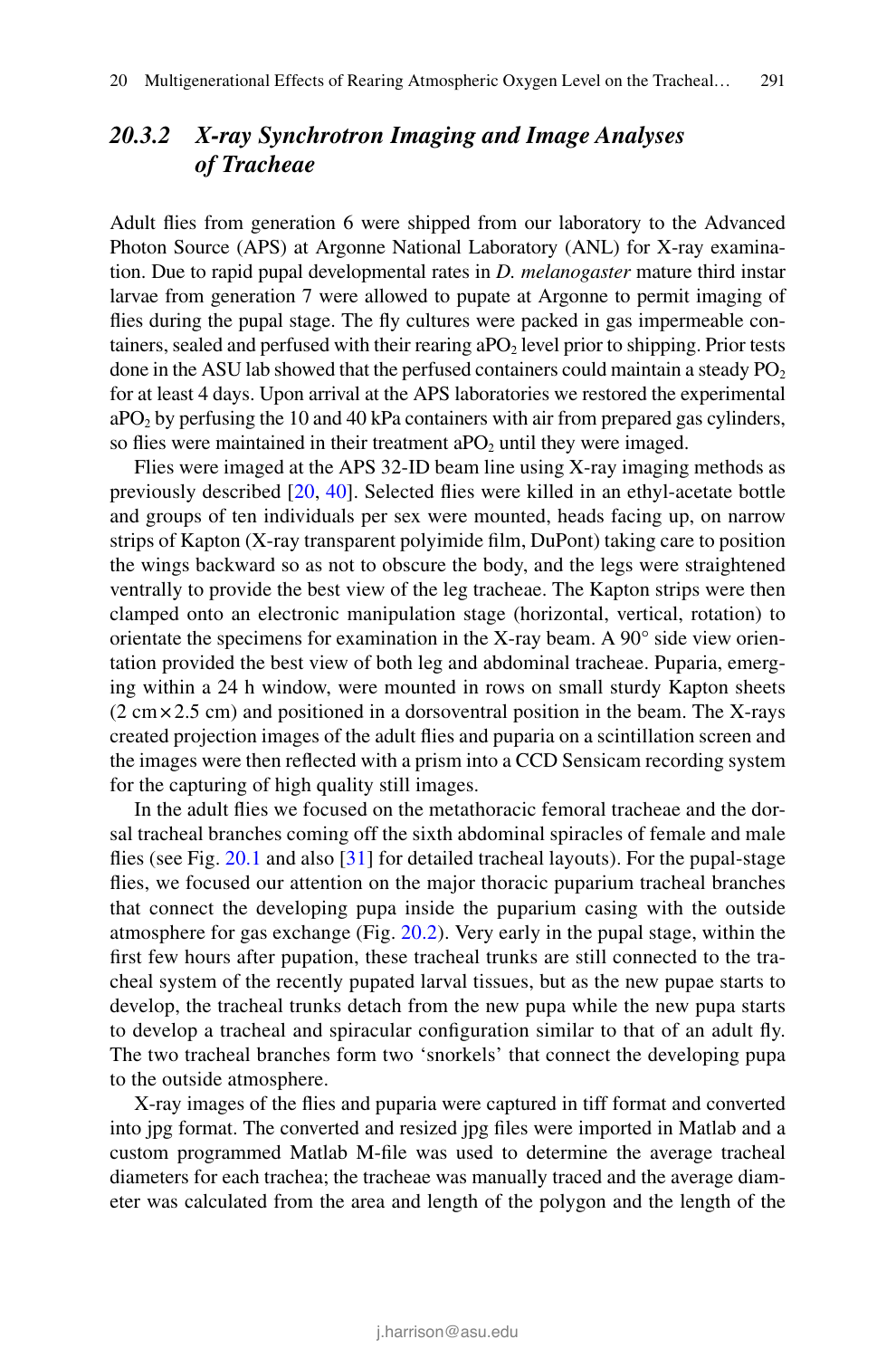<span id="page-8-0"></span>

**Fig. 20.1** An X-ray image of a male *Drosophila melanogaster* fly reared for six generations at 10 kPa aPO<sub>2</sub>. The *arrows* indicate the sixth abdominal and meta-thoracic femoral tracheae measured for this study

tracheae. The lengths of the meta-thoracic femora of the flies and of the puparial thoracic snorkels were additionally measured with Able Image Analysis software [\(www.mulabs.com](http://www.mulabs.com/)).

# *20.3.3 Tracheal Oxygen Diffusing Capacities*

Calculation of oxygen diffusing capacity of an individual trachea requires measurement of both length and cross-sectional area. X-ray images of the adult femoral and puparium snorkel tracheae were well defined and we could get reliable diameter and length measures for those tubes for each adult or pupal individual. However, this was more difficult to do for the adult abdominal tracheae, which curved and branched irregularly. In this case diameters of the adult abdominal tracheae were measured along the best defined lengths available in the X-ray images for the various flies and a mean value of all these lengths (94 μm) was used to calculate a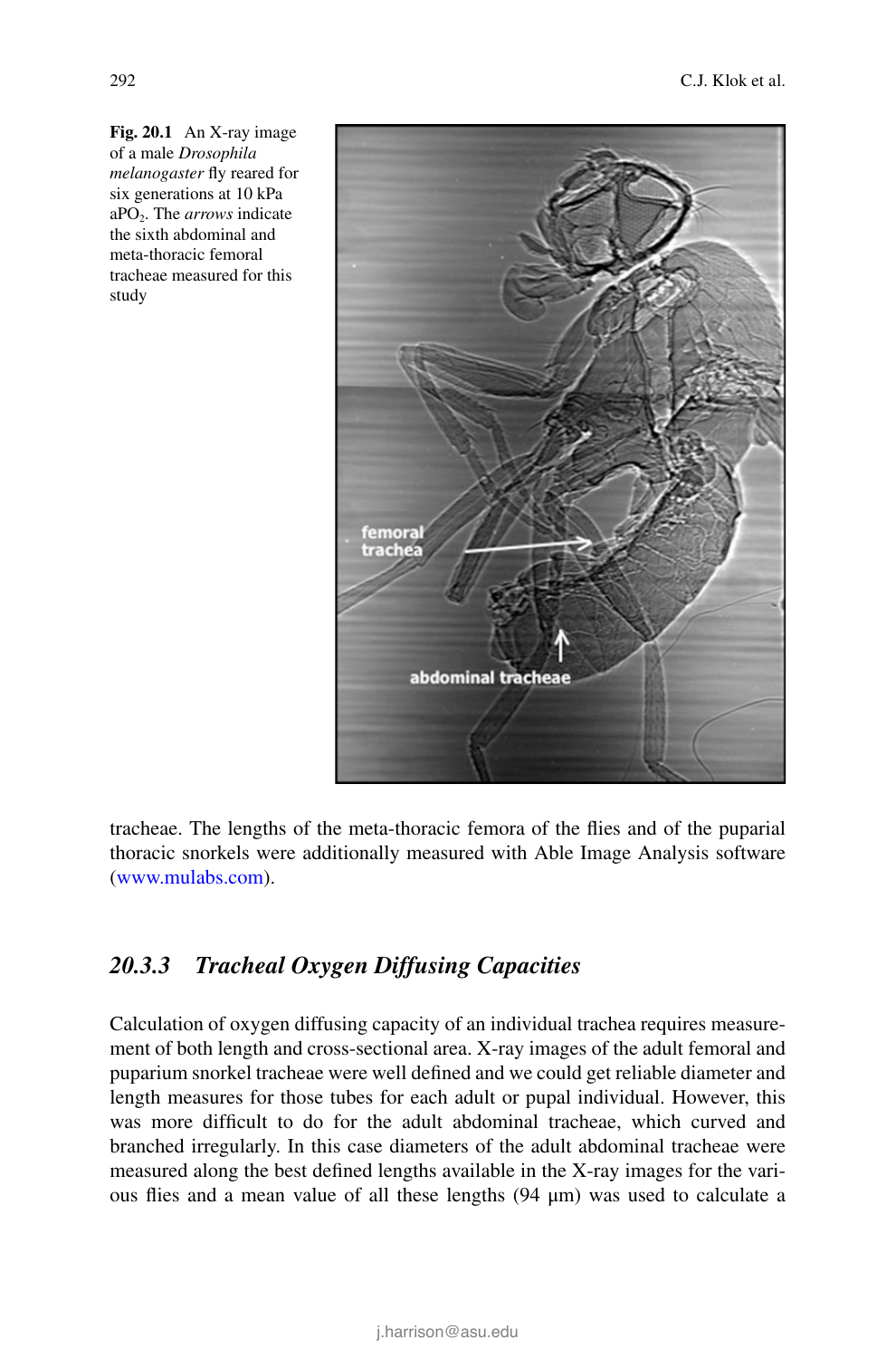<span id="page-9-0"></span>**Fig. 20.2** An X-ray image of *Drosophila melanogaster* pupae reared for seven generations at 10 kPa aPO<sub>2</sub>. The *arrows* indicate the "snorkel tracheae" whose diameters were measured in this study



standardized estimate of abdominal tracheal oxygen diffusing capacities across all individuals. Oxygen diffusing capacities (GT in nmol kPa<sup>-1</sup> s<sup>-1</sup>) along the lengths of tracheae were calculated as:

$$
GT = \pi r^2 \times DO_2 \times \beta gO_2 L^{-1}
$$
 (20.1)

where r is the mean tracheal radius, L is the tracheal length,  $DO<sub>2</sub>$  is the oxygen dif-fusion coefficient at 25 °C (0.178 cm<sup>2</sup> s<sup>-1</sup>, [[28](#page-15-0)]), and  $\beta$ gO<sub>2</sub> is the capacitance coefficient of oxygen in air  $(4.04 \times 10^5 \text{ nmol } 1^{-1} \text{ kPa}^{-1}, [36])$  $(4.04 \times 10^5 \text{ nmol } 1^{-1} \text{ kPa}^{-1}, [36])$  $(4.04 \times 10^5 \text{ nmol } 1^{-1} \text{ kPa}^{-1}, [36])$ .

## *20.3.4 Statistical Analyses*

Differences in tracheal diameters and diffusing capacities between the various fly groups were determined either with one way analyses of variance (ANOVA) or with analyses of covariance (ANCOVA). For the femoral tracheae we used ANCOVA, femur length as a covariate since oxygen affected femur size (see below). Male and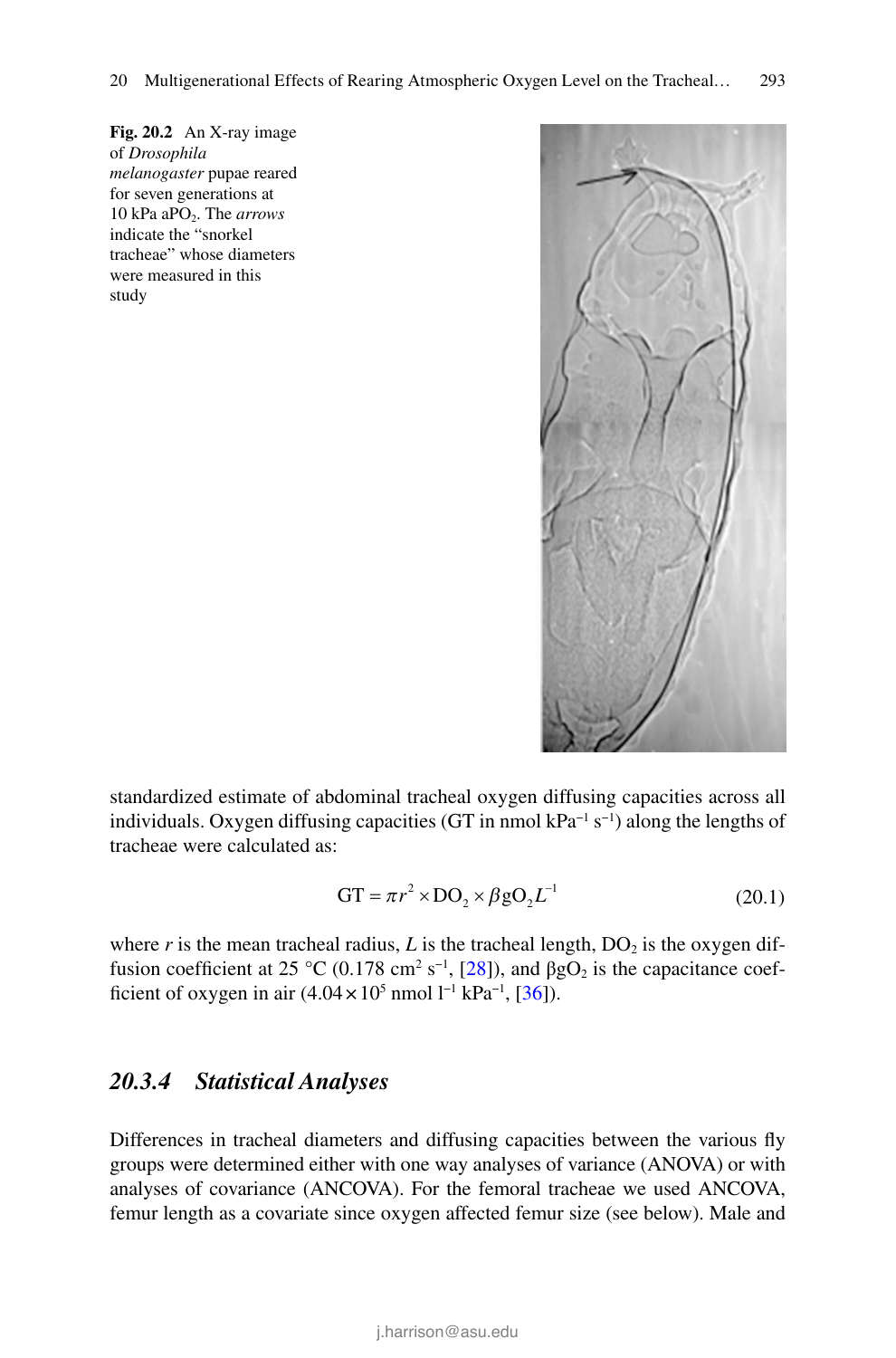female flies were analyzed separately due to significant sexual dimorphic differences in body size. Linear regression analyses of body size indicators on experimental aPO<sub>2</sub> were done to indicate positive, negative or neutral trends in body sizes. All analyses conducted with Statistica 8 [\(www.StatSoft.com,](http://www.statsoft.com/) Tulsa OK).

#### **20.4 Results**

# 20.4.1 *Effect of Multigenerational Rearing at Different aPO<sub>2</sub> on Fly Size*

After  $5-7$  generations' rearing at differential aPO<sub>2</sub> the adult body masses and femur lengths were positively related to atmospheric appoint and  $20.1$ ; see [[23](#page-15-0)] for comprehensive discussion of  $aPO<sub>2</sub>$  effects on adult sizes).

#### *20.4.2 Tracheal Dimensions in Adult Flies and Pupae*

The aPO<sub>2</sub> differentially affected adult abdominal, adult femoral, and pupal snorkel tracheae (Table [20.2\)](#page-11-0). The diameters of the abdominal tracheae of female flies were statistically unaffected by  $aPO<sub>2</sub>$ . In males, there was a significant effect of  $aPO<sub>2</sub>$ , with a significant decrease in diameter for flies reared in  $40 \text{ kPa}$  aPO<sub>2</sub>, but no effect of hypoxic rearing (Table [20.2](#page-11-0)). In contrast, the diameters of the femoral tracheae were affected by  $aPO_2$  in both males and females, with diameters increasing in hypoxia and decreasing in hyperoxia (Table [20.2](#page-11-0)).

In the puparia, the thoracic tracheal trunk lengths showed no relationship with aPO<sub>2</sub>  $(F_{(1, 29)} = 0.68, p = 0.52$ —Overall mean length—481.1 ± 33.8 µm) and were therefore not used as a covariate to correct for the effects of body size. Rearing significantly affected diameters of the snorkel tracheae (Table [20.2](#page-11-0)). Puparia reared in 40 kPa had significantly narrower tracheae than those reared in either 10 or 21 kPa (Table [20.2](#page-11-0)).

| Intercept $\pm$ SE                   | $Slope \pm SE$                                                                   | F      | df     | $\boldsymbol{p}$ | $R^2$ |
|--------------------------------------|----------------------------------------------------------------------------------|--------|--------|------------------|-------|
|                                      | Meta-femur length ( $\mu$ m) on body mass (mg)— $\varphi$ and $\varphi$ combined |        |        |                  |       |
| $484.5 \pm 38.71$                    | $131.7 \pm 39.66$                                                                | 11.02  | 1, 4   | < 0.03           | 0.73  |
| Body mass on a $PO2$ at generation 6 |                                                                                  |        |        |                  |       |
| $9.950 \pm 0.012$                    | $0.008 \pm 0.0005$                                                               | 269.38 | 1,268  | < 0.0001         | 0.50  |
| $\lambda$ 0.636 ± 0.010              | $0.006 \pm 0.0004$                                                               | 260.38 | 1.178  | < 0.0001         | 0.59  |
|                                      | Meta-femur length ( $\mu$ m) on aPO <sub>2</sub> at generations 5–7              |        |        |                  |       |
| $9597.9 \pm 3.91$                    | $1.36 \pm 0.15$                                                                  | 88.06  | 1, 115 | < 0.0001         | 0.434 |
| $\lambda$ 543.6 ± 5.34               | $1.98 \pm 0.20$                                                                  | 97.62  | 1.118  | < 0.0001         | 0.453 |

**Table 20.1** Linear regression analyses for the effect of oxygen level on body size parameters for flies reared for 5–7 generations at 10, 21, or 40 kPa aPO<sub>2</sub>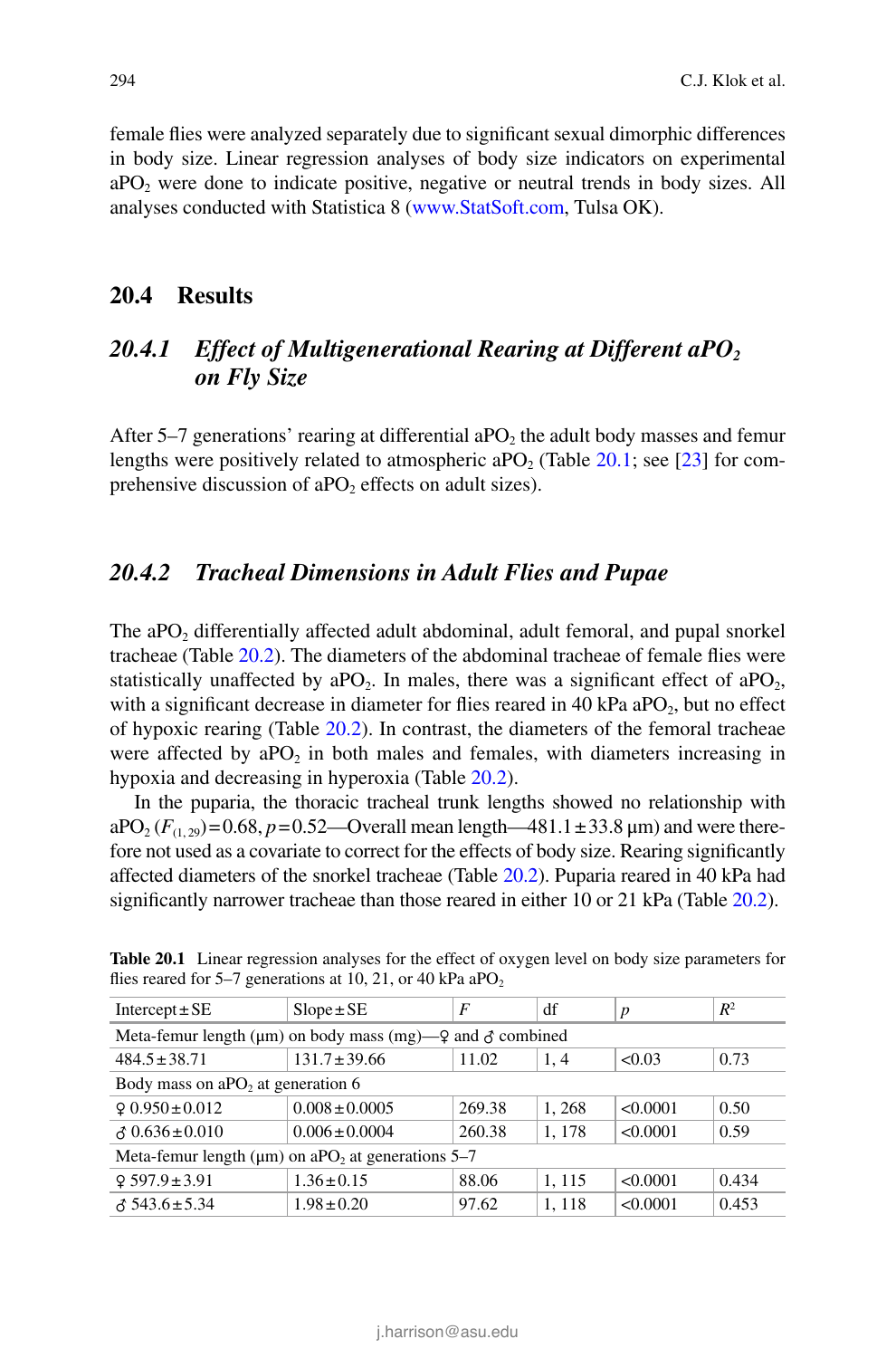| aPO <sub>2</sub> | $Mean \pm SE$                                                       | Minimum | Maximum | $\boldsymbol{n}$ |
|------------------|---------------------------------------------------------------------|---------|---------|------------------|
|                  | Oxygen selection group—309 + $20\delta$ per line (3) per generation |         |         |                  |
|                  | Abdominal tracheal diameters $(\mu m)$                              |         |         |                  |
| 10 kPa 9         | $17.05 \pm 0.46$ <sup>A</sup>                                       | 14.38   | 18.97   | 10               |
| $21$ kPa $9$     | $17.51 \pm 0.70$ <sup>A</sup>                                       | 14.08   | 20.47   | 10               |
| 40 kPa 9         | $16.23 \pm 0.42^{\text{A}}$                                         | 14.71   | 18.86   | 10               |
| 10 kPa $\delta$  | $15.47 \pm 0.28$ <sup>A</sup>                                       | 14.78   | 17.61   | 10               |
| 21 kPa $\sigma$  | $15.82 \pm 0.57$ <sup>A</sup>                                       | 13.65   | 18.80   | 10               |
| 40 kPa $\delta$  | $13.88 \pm 0.27^{\rm B}$                                            | 13.09   | 15.61   | 10               |
|                  | ANCOVA Q: $F_{(2,26)} = 1.35$ , $p = 0.276$                         |         |         |                  |
|                  | ANCOVA $\sigma$ : $F_{(2,26)} = 5.42$ , $p = 0.01$                  |         |         |                  |
|                  | Femoral tracheal diameters $(\mu m)$                                |         |         |                  |
| 10 kPa 9         | $14.17 \pm 0.33$ <sup>A</sup>                                       | 12.79   | 16.35   | 10               |
| $21$ kPa $9$     | $13.38 \pm 0.40$ <sup>AB</sup>                                      | 11.65   | 15.40   | 10               |
| 40 kPa 9         | $11.88 \pm 0.37^{\rm B}$                                            | 10.35   | 13.59   | 10               |
| 10 kPa $\delta$  | $13.73 \pm 0.42^{\text{A}}$                                         | 12.08   | 15.83   | 10               |
| 21 kPa $\delta$  | $13.00 \pm 0.23^{\rm B}$                                            | 11.99   | 14.25   | 10               |
| 40 kPa $\delta$  | $11.20 \pm 0.25$ <sup>c</sup>                                       | 9.51    | 12.10   | 10               |
|                  | ANCOVA Q: $F_{(2,26)} = 6.20$ , $p = 0.0063$                        |         |         |                  |
|                  | ANCOVA $\sigma$ : $F_{(2,25)} = 11.34$ , $p = 0.0003$               |         |         |                  |
|                  | Puparium tracheal diameters $(\mu m)$                               |         |         |                  |
| 10 kPa $\delta$  | $148.37 \pm 5.67^{\text{A}}$                                        | 126.22  | 190.46  | 11               |
| 21 kPa $\delta$  | $149.49 \pm 4.55^{\text{A}}$                                        | 127.08  | 175.65  | 10               |
| 40 kPa $\delta$  | $130.14 \pm 3.79$ <sup>B</sup>                                      | 104.93  | 145.54  | 11               |
|                  | ANCOVA: $F_{(2,26)} = 5.30, p < 0.011$                              |         |         |                  |

<span id="page-11-0"></span>**Table 20.2** Summary statistics of adult and puparium tracheal dimensions (in um) after 5–7 generations of laboratory natural selection at variable atmospheric oxygen concentrations

Superscripts denote significant differences in tracheal diameters. Meta-thoracic femur lengths were used as covariates correcting for body size differences. The puparium tracheal lengths showed no significant differences (ANOVA:  $F_{(2, 29)}$ =0.676,  $p$ =0.516)

# *20.4.3 Tracheal Oxygen Diffusion Capacities*

As for tracheal diameters, the responses of diffusing capacities to  $aPO<sub>2</sub>$  varied among the tracheae studied (Table [20.3\)](#page-12-0). Diffusing capacities of the abdominal tracheae of females and the puparium snorkel tracheae were not affected by  $aPO<sub>2</sub>$ (Table [20.3](#page-12-0)). For males, the diffusing capacities of the abdominal tracheae were reduced by 14% in hyperoxia, but were unaffected by hypoxic-rearing (Table [20.3](#page-12-0)). Femoral tracheal diffusing capacities were strongly affected by both hypoxia and hyperoxia (18–25% compensatory change; Table [20.3](#page-12-0)).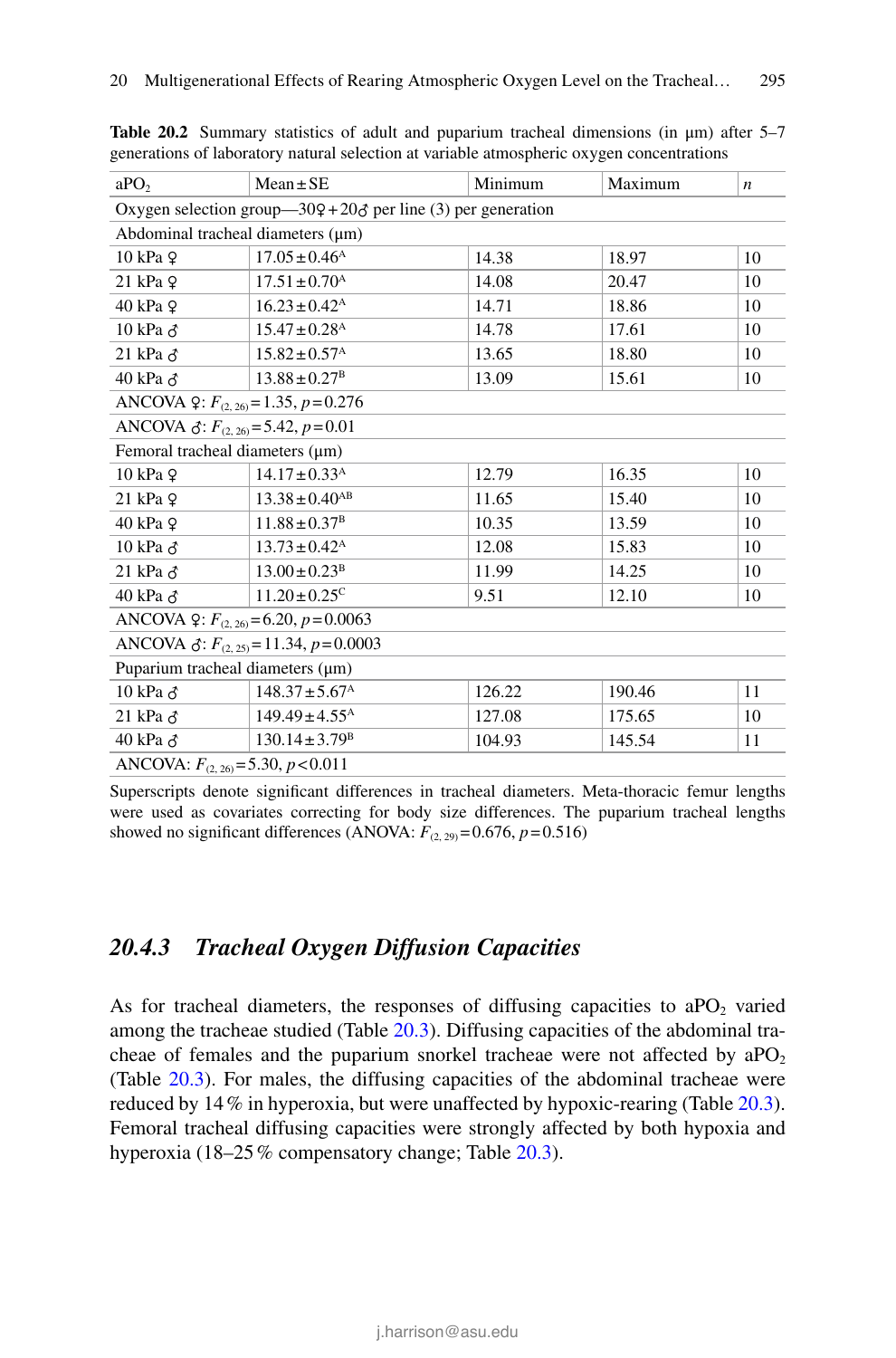| aPO <sub>2</sub> | $Mean \pm SE$                                                                     | Minimum | Maximum | $\boldsymbol{n}$ |
|------------------|-----------------------------------------------------------------------------------|---------|---------|------------------|
|                  | Abdominal tracheal diffusion capacities (nmol kPa <sup>-1</sup> s <sup>-1</sup> ) |         |         |                  |
| 10 kPa 9         | $0.0178 \pm 0.0009$ <sup>A</sup>                                                  | 0.0128  | 0.0225  | 10               |
| $21$ kPa $9$     | $0.0187 \pm 0.0015$ <sup>A</sup>                                                  | 0.0119  | 0.0254  | 10               |
| 40 kPa 9         | $0.0160 \pm 0.0008$ <sup>A</sup>                                                  | 0.0131  | 0.0215  | 10               |
|                  | ANCOVA Q: $F_{(2,26)} = 1.48$ , $p = 0.246$                                       |         |         |                  |
| 10 kPa $\delta$  | $0.0145 \pm 0.0006$ <sup>A</sup>                                                  | 0.0131  | 0.0189  | 10               |
| 21 kPa $\sigma$  | $0.0152 \pm 0.0011$ <sup>A</sup>                                                  | 0.0112  | 0.0212  | 10               |
| 40 kPa ♂         | $0.0116 \pm 0.0005^{\text{B}}$                                                    | 0.0103  | 0.0146  | 10               |
|                  | ANCOVA $\sigma$ : $F_{(2,26)}$ =4.85, p<0.016                                     |         |         |                  |
|                  | Femoral tracheal diffusion capacities (nmol $kPa^{-1} s^{-1}$ )                   |         |         |                  |
| 10 kPa 9         | $0.0019 \pm 0.0001$ <sup>A</sup>                                                  | 0.0014  | 0.0024  | 10               |
| $21$ kPa $9$     | $0.0016 \pm 0.0001$ <sup>A</sup>                                                  | 0.0012  | 0.0021  | 10               |
| 40 kPa 9         | $0.0013 \pm 0.0001$ <sup>B</sup>                                                  | 0.0010  | 0.0017  | 10               |
|                  | ANCOVA 9: $F_{(2,26)} = 5.67$ , $p = 0.009$                                       |         |         |                  |
| 10 kPa $\delta$  | $0.0020 \pm 0.0001$ <sup>A</sup>                                                  | 0.0015  | 0.0026  | 10               |
| 21 kPa $\sigma$  | $0.0016 \pm 0.0001^{\text{B}}$                                                    | 0.0014  | 0.0019  | 10               |
| 40 kPa 3         | $0.0012 \pm 0.0001$ <sup>c</sup>                                                  | 0.0008  | 0.0014  | 10               |
|                  | ANCOVA $\sigma$ : $F_{(2,25)} = 8.54$ , $p < 0.0015$                              |         |         |                  |
|                  | Puparium snorkel tracheal diffusion capacities (nmol $kPa^{-1} s^{-1}$ )          |         |         |                  |
| 10 kPa 9         | $0.29 \pm 0.05^{\text{A}}$                                                        | 0.13    | 0.76    | 11               |
| $21$ kPa $9$     | $0.31 \pm 0.03^{\text{A}}$                                                        | 0.20    | 0.46    | 10               |
| 40 kPa 9         | $0.24 \pm 0.02^{\text{A}}$                                                        | 0.15    | 0.39    | 11               |
|                  | ANCOVA: $F_{(2,29)} = 0.91$ , $p = 0.414$                                         |         |         |                  |

<span id="page-12-0"></span>**Table 20.3** Summary statistics of tracheal diffusion capacities (in nmol kPa<sup>−1</sup> s<sup>−1</sup>) for representative adults and puparia after 5–7 generations of laboratory natural selection at variable atmospheric oxygen concentrations

Superscripts denote significant differences in tracheal diffusion capacities

## **20.5 Discussion**

## 20.5.1 *aPO<sub>2</sub>* and *Tracheal Dimensions*

In general, our data support the general conclusion that the morphology of the insect tracheal system responds in a compensatory manner to  $aPO<sub>2</sub>$ . However, responses varied among the various tracheae, and to some degree, among the sexes. Even after 5–7 generations of rearing, the magnitude of these compensatory changes in diffusive capacities were relatively small (Table 20.3), suggesting that either compensation is incomplete (perhaps explaining why a $PO_2$  affects body size), that the primary sites of compensation occur at other locations (e.g., the tracheoles) or that convection is important in at least some Drosophila tracheae.

At present it is unclear whether the changes in tracheal morphology observed here are due to developmental plasticity or evolution. Tracheal diameters of the major longitudinal tracheae of larvae do evolve in a compensatory manner in response to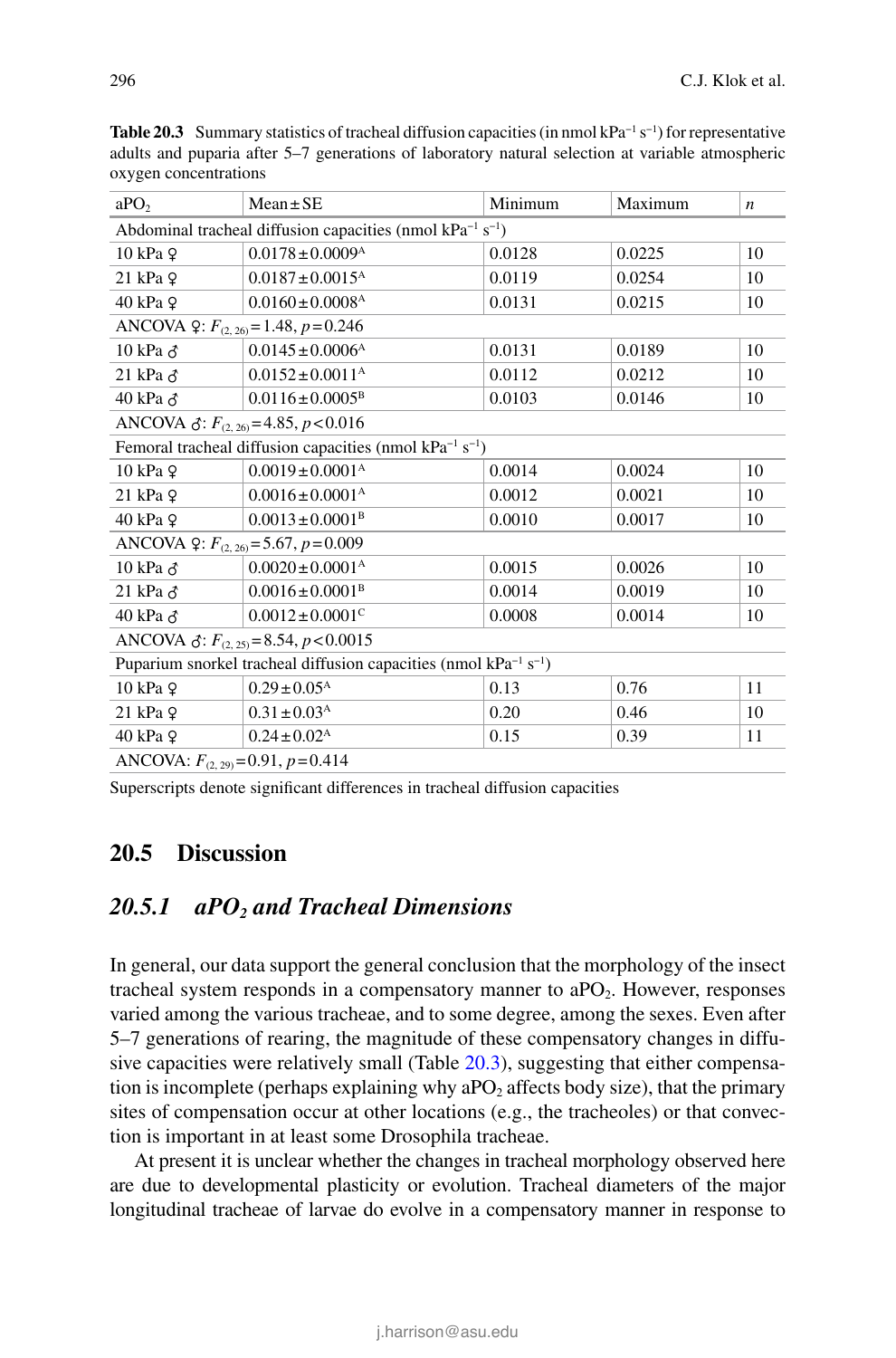$aPO<sub>2</sub>$ , showing  $8-15\%$  compensatory changes in diameters and diffusing capacities in response to  $6-7$  generations of rearing in 10 or 40 kPa aPO<sub>2</sub>. To test for evolution of adult tracheal dimensions in response to oxygen, it will be necessary to test animals reared for multiple generations in hypoxia or hyperoxia, and then returned for at least two generations to normoxia to control for developmental and parental effects.

Why do different tracheae respond differently to  $aPO<sub>2</sub>$ ? One hypothesis is that a greater fraction of gas exchange through abdominal tracheae occurs via convection, while transport through the leg may be more diffusive-based. Responses of the fifth and sixth abdominal tracheae to  $aPO<sub>2</sub>$  were statistically identical, as were those of the mesothoracic and metathoracic femoral tracheae (data not shown for brevity), supporting the hypothesis that there are consistent differences in the response of abdominal and femoral tracheae to aPO<sub>2</sub>. *Drosophila* exhibit abdominal pumping during flight, though it is of small amplitude [[27](#page-15-0)]. *Drosophila* also exhibit ventilation due to proboscis-pumping during flight [[27](#page-15-0)], and it is plausible that some of these pressure gradients carry through to the abdomen. In addition, the abdominal tracheae appeared flexible and were in contact with the digestive tract, and so it is plausible that convection in these tracheae occur due to digestive peristalsis. One can also imagine that convection might occur in the leg tracheae due to compression of the tracheae by contracting leg muscles. However, we did not observe any compressions of these leg tracheae when flies struggled, and the tracheae appear relatively straight and rigid, supporting the possibility that gas transport in the leg tracheae might be primarily diffusive. Are the diffusing capacities of the femoral tracheae sufficient to support adequate gas exchange by diffusion? Resting oxygen consumption rates of these flies averaged about 4  $\mu$ l h<sup>-1</sup> [\[24\]](#page-15-0) or about 0.05 nmol s−1. While the metabolic rates of walking *Drosophila* have not been measured, we know that walking increases the metabolic rates of insects by 2–5 fold [[5](#page-14-0)], thus the oxygen consumption of a walking fly is unlikely to be higher than 0.25 nmols−1. It seems reasonable to guess that half of that oxygen consumption would occur in the legs (brain, respiratory and cardiovascular functions will also increase), suggesting that 0.125 nmol s<sup>-1</sup> might be divided among the six legs; thus oxygen consumption of a single metathoracic leg of *Drosophila* is unlikely to exceed 0.02 nmol s<sup>−1</sup>. Dividing this predicted oxygen consumption by the tracheal conductance of the femoral tracheae yields a predicted  $PO_2$  gradient down the tracheae for completely diffusive gas exchange of 10 kPa, 12.5 kPa and 15 kPa for the 10 kPa, 21 kPa, and 40 kPa to  $aPO<sub>2</sub>$  reared flies, respectively. These calculations suggest that diffusive gas exchange should be able to support aerobic metabolism in the legs of walking flies in normoxia, though perhaps not in 10 kPa aP $O_2$ .

The snorkel tracheae of pupae did not show compensatory changes in diffusing capacities, though diameters were smaller for flies reared in hyperoxia. One plausible explanation for the lack of an effect of to  $aPO<sub>2</sub>$  on these tracheae is that they are so large that the  $PQ<sub>2</sub>$  gradient down them is minimal. The maximal oxygen consumption rates of *Drosophila* pupae are reported to be 0.04 nmol s−1 [[32\]](#page-16-0). Dividing half of this amount by the diffusing capacity of a single snorkel tracheae yields a predicted  $PO_2$  gradient down these tracheae of only 0.06 kPa for the normoxic-reared flies. These calculations suggest that compensatory changes in the dimensions of these tracheae are not necessary to compensate for hypoxia.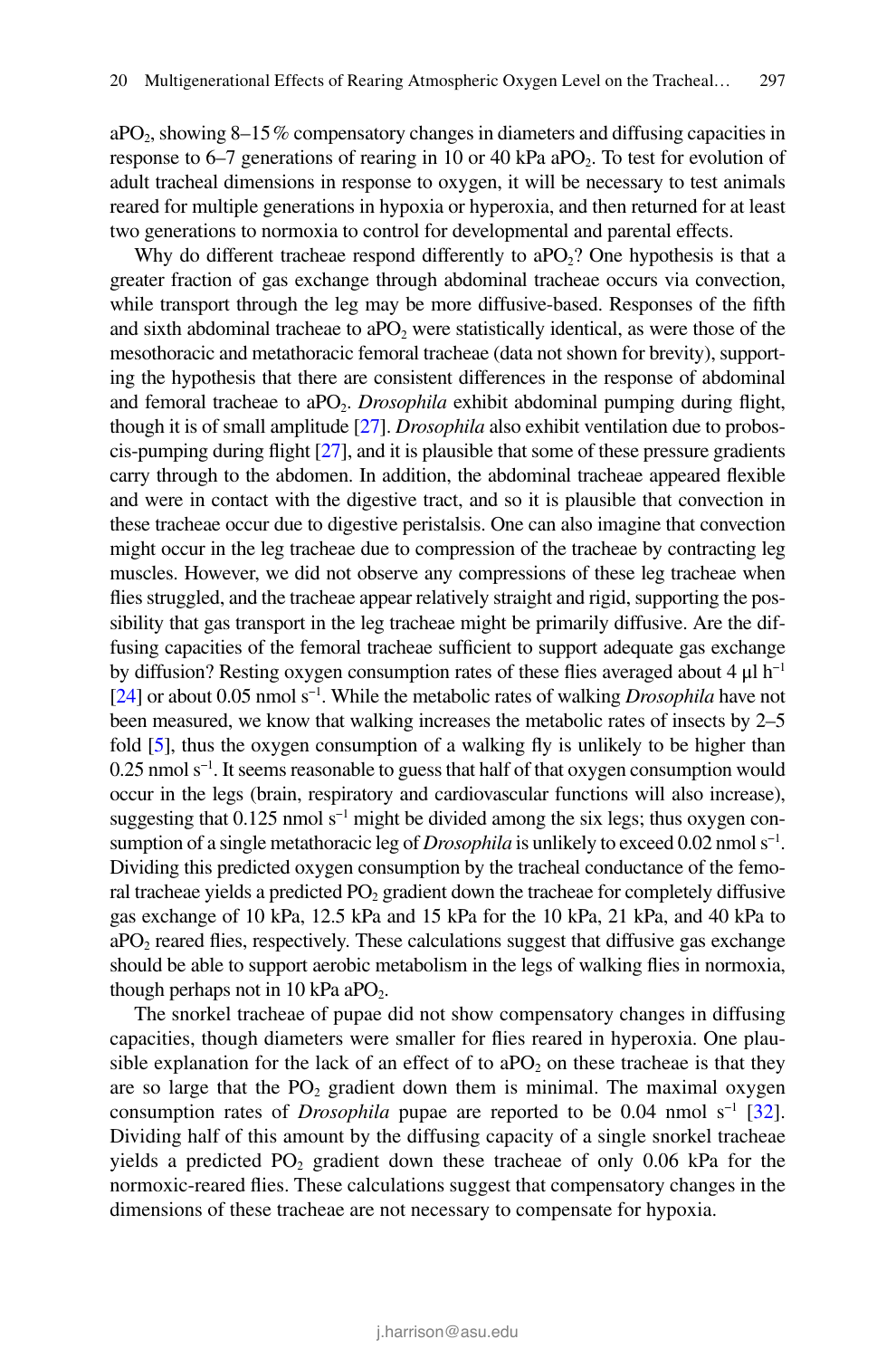<span id="page-14-0"></span>Hyperoxia had a more consistent effect on tracheal morphology than hypoxia (Tables  $20.2$  and  $20.3$ ). Perhaps this occurs to help regulate internal PO<sub>2</sub>, preventing oxidative damage due to excessive tissue PO<sub>2</sub>. Alternatively this effect could occur because tracheae have a significant cost (in materials and/or space occupied).

#### *20.5.2 Implications for Insect Gigantism*

These results support prior studies showing a generally negative relationship between insect tracheal investment and  $aPO<sub>2</sub>[10]$  $aPO<sub>2</sub>[10]$ , extending these results by showing that these morphological changes also occur in pupal and adult stages. This response provides a plausible mechanism for how Paleozoic hyperoxia might have facilitated larger body sizes in insects. A reduction in the need for tracheal investment might facilitate larger insects by allowing greater investment in nonrespiratory tissues [[11\]](#page-15-0). The negative relationship between tracheal dimensions and oxygen might also facilitate insect gigantism by relieving spatial constraints. As noted above, larger insects invest proportionally more in their tracheal systems, leading to an increasing fraction of the body being occupied by tracheae. In the leg coxae, extrapolations suggest that the entire available space might be filled by tracheae in the largest extant insects [\[19](#page-15-0)]; with such a scenario, hyperoxia might allow insects to achieve larger sizes with the same-sized tracheae.

**Acknowledgements** Use of the Advanced Photon Source was supported by the U.S. Department of Energy, Office of Science, Office of Basic Energy Sciences, under Contract No. DE-AC02- 06CH11357. This research was also supported by NSF EAR 0746352 and NSF IBN 0419704 to JFH.

#### **References**

- 1. Biewener AA. Scaling body support in mammals: limb posture and muscle mechanics. Science. 1989;245:45–8.
- 2. Calder WAI. Size, function and life history. Mineola, NY: Dover Publications; 1996.
- 3. Centanin L, Gorr TA, Wappner P. Tracheal remodelling in response to hypoxia. J Insect Physiol. 2010;56:447–54.
- 4. Chown SL, Marais E, Terblanche JS, Klok CJ, Lighton JRB, Blackburn TM. Scaling of insect metabolic rate is inconsistent with the nutrient supply network model. Funct Ecol. 2007;21:282–90.
- 5. Full RJ. Invertebrate locomotor systems. In: Dantzler WH, editor. Handbook of physiology. Section 13: Comparative physiology. New York, NY: Oxford University Press; 1997. p. 853–930.
- 6. Gehr P, Mwangi DK, Ammann A, Maloiy GMO, Taylor CR, Weibel ER. Design of the mammalian respiratory system. V. Scaling morphometric pulmonary diffusing capacity to body mass: wild and domestic mammals. Respir Physiol. 1981;44:87–111.
- 7. Greenlee KJ, Harrison JF. Development of respiratory function in the American locust Schistocerca americana II. Within-instar effects. J Exp Biol. 2004;207:509–17.
- 8. Greenlee KJ, Harrison JF. Respiratory changes throughout ontogeny in the tobacco hornworm caterpillar, Manduca sexta. J Exp Biol. 2005;208:1385–92.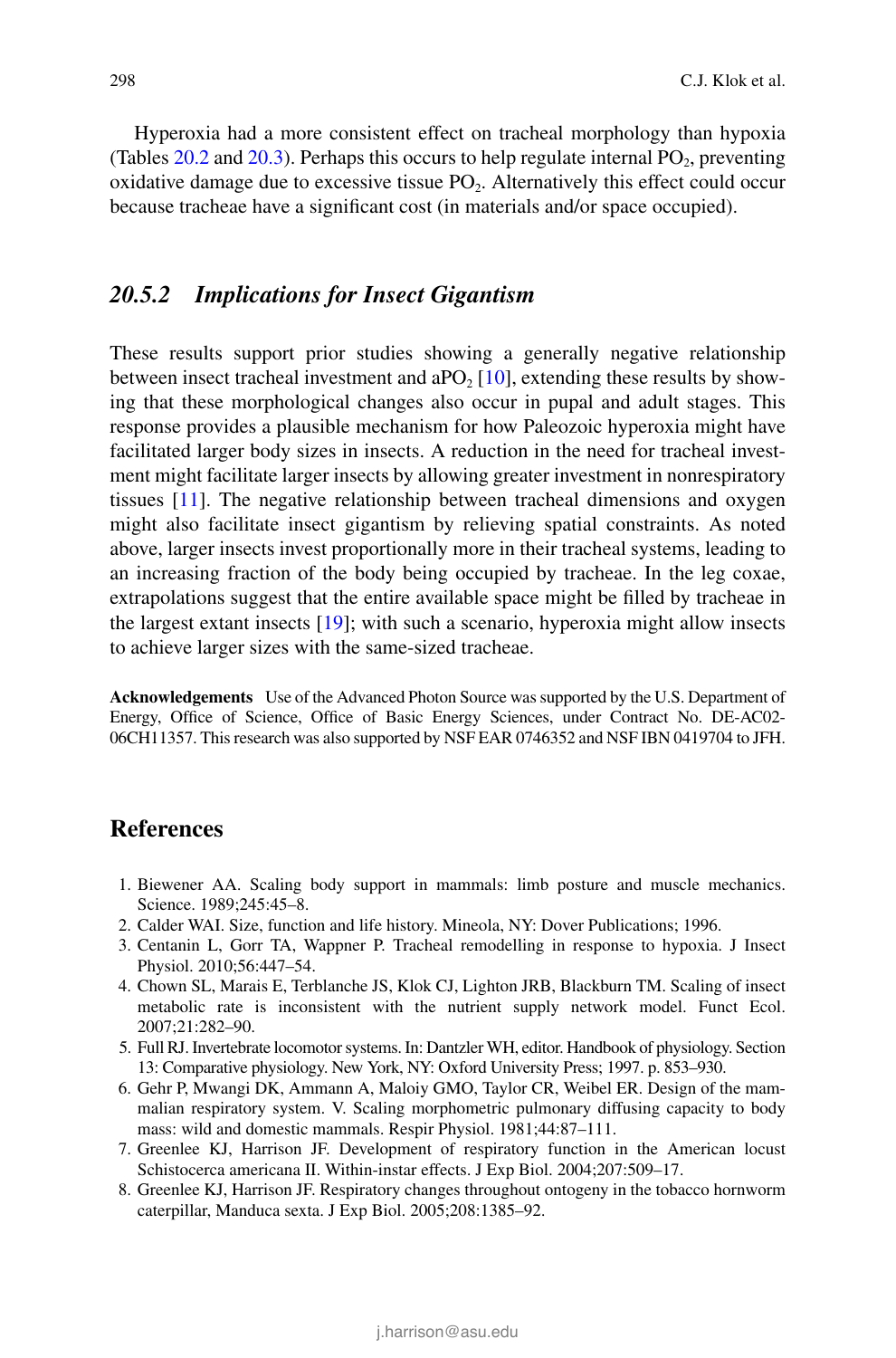- <span id="page-15-0"></span>9. Greenlee KJ, Henry JR, Kirkton SD, Westneat MW, Fezzaa K, Lee WK, Harrison JF. Synchrotron imaging of the grasshopper tracheal system: morphological components of tracheal hypermetry and the effect of age and stage on abdominal air sac volumes and convection. Am J Physiol Regul Integr Comp Physiol. 2009;297:1343–50.
- 10. Harrison J, Frazier MR, Henry JR, Kaiser A, Klok CJ, Rascon B. Responses of terrestrial insects to hypoxia or hyperoxia. Respir Physiol Neurobiol. 2006;154:4–17.
- 11. Harrison JF, Kaiser A, VandenBrooks JM. Atmospheric oxygen level and the evolution of insect body size. Proc R Soc Lond B Biol Sci. 2010;277:1937–46.
- 12. Harrison JF, Kaiser A, VandenBrooks JM. Mysteries of oxygen and insect size. In: Morris S, Vosloo A, editors. 4th CPB Meeting in Africa: Mara 2008 "Molecules to migration: the pressures of life". Bologna: Medimond Publishing Co; 2009. p. 293–302.
- 13. Harrison JF, Lighton JRB. Oxygen-sensitive flight metabolism in the dragonfly *Erythemis simplicicollis*. J Exp Biol. 1998;201:1739–44.
- 14. Hartung DK, Kirkton SD, Harrison JF. Ontogeny of tracheal system structure: a light and electron-microscopy study of the metathoracic femur of the American locust, Schistocerca americana. J Morphol. 2004;262:800–12.
- 15. Heinrich EC, Farzin M, Klok CJ, Harrison JF. The effect of developmental stage on the sensitivity of cell and body size to hypoxia in Drosophila melanogaster. JExp Biol. 2011;214:1419.
- 16. Henry JR, Harrison JF. Plastic and evolved responses of larval tracheae and mass to varying atmospheric oxygen content in *Drosophila melanogaster*. J Exp Biol. 2004;207:3559–67.
- 17. Hoppeler H, Mathieu O, Krauer R, Claassen H, Armstrong RB, Weibel ER. Design of the mammalian respiratory system. VI. Distribution of mitochondria and capillaries in various muscles. Respir Physiol. 1981;44:87–111.
- 18. Hoppeler H, Weibel ER. Structural and functional limits for oxygen supply to muscle. Acta Physiol Scand. 2000;168:445–56.
- 19. Jarecki J, Johnson E, Krasnow MA. Oxygen regulation of airway branching in *Drosophila* is mediated by Branchless FGF. Cell. 1999;99:211–20.
- 20. Kaiser A, Klok CJ, Socha JJ, Lee W-K, Quinlan MC, Harrison JF. Increase in tracheal investment with beetle size supports hypothesis of oxygen limitation on insect gigantism. Proc Natl Acad Sci. 2007;104:13198–203.
- 21. Kirkton SD, Niska JA, Harrison JF. Ontogenetic effects on aerobic and anaerobic metabolism during jumping in the American locust, Schistocerca americana. J Exp Biol. 2005;208:3003–12.
- 22. Klok CJ, Harrison JF. Atmospheric hypoxia limits selection for large body size in insects. PLoS One. 2009;4:e3876.
- 23. Klok CJ, Hubb AJ, Harrison JF. Single and multigenerational responses of body mass to atmospheric oxygen concentrations in *Drosophila melanogaster*: evidence for roles of plasticity and evolution. J Evol Biol. 2009;22:2496–504.
- 24. Klok CJ, Kaiser A, Lighton JRB, Harrison JF. Critical oxygen partial pressures and maximal tracheal conductances for *Drosophila melanogaster* reared for multiple generations in hypoxia or hyperoxia. J Insect Physiol. 2010;56:461–9.
- 25. Krogh A. The rate of diffusion of gases through animal tissues, with some remarks on the coefficient of invasion. J Physiol. 1919;52:391–408.
- 26. Lease HM, Wolf BO, Harrison JF. Intraspecific variation in tracheal volume in the American locust, *Schistocerca americana*, measured by a new inert gas method. J Exp Biol. 2006;209:3476–83.
- 27. Lehmann FO, Heymann N. Unconventional mechanisms control cyclic respiratory gas release in flying *Drosophila*. J Exp Biol. 2005;208:3645–54.
- 28. Lide DR, editor. CRC handbook of chemistry and physics. Boca Raton, FL: CRC Press; 1991.
- 29. Locke M. The co-ordination of growth in the tracheal system of insects. Q J Microsc Sci. 1958;99:373–91.
- 30. Loudon C. Tracheal hypertrophy in mealworms: design and plasticity in oxygen supply systems. J Exp Biol. 1989;147:217–35.
- 31. Manning G, Krasnow MA. Development of the *Drosophila* tracheal system. In: Bate M, Arias AM, editors. The development of Drosophila melanogaster. Cold Spring Harbor, NY: Cold Spring Harbor Press; 1993. p. 609–85.